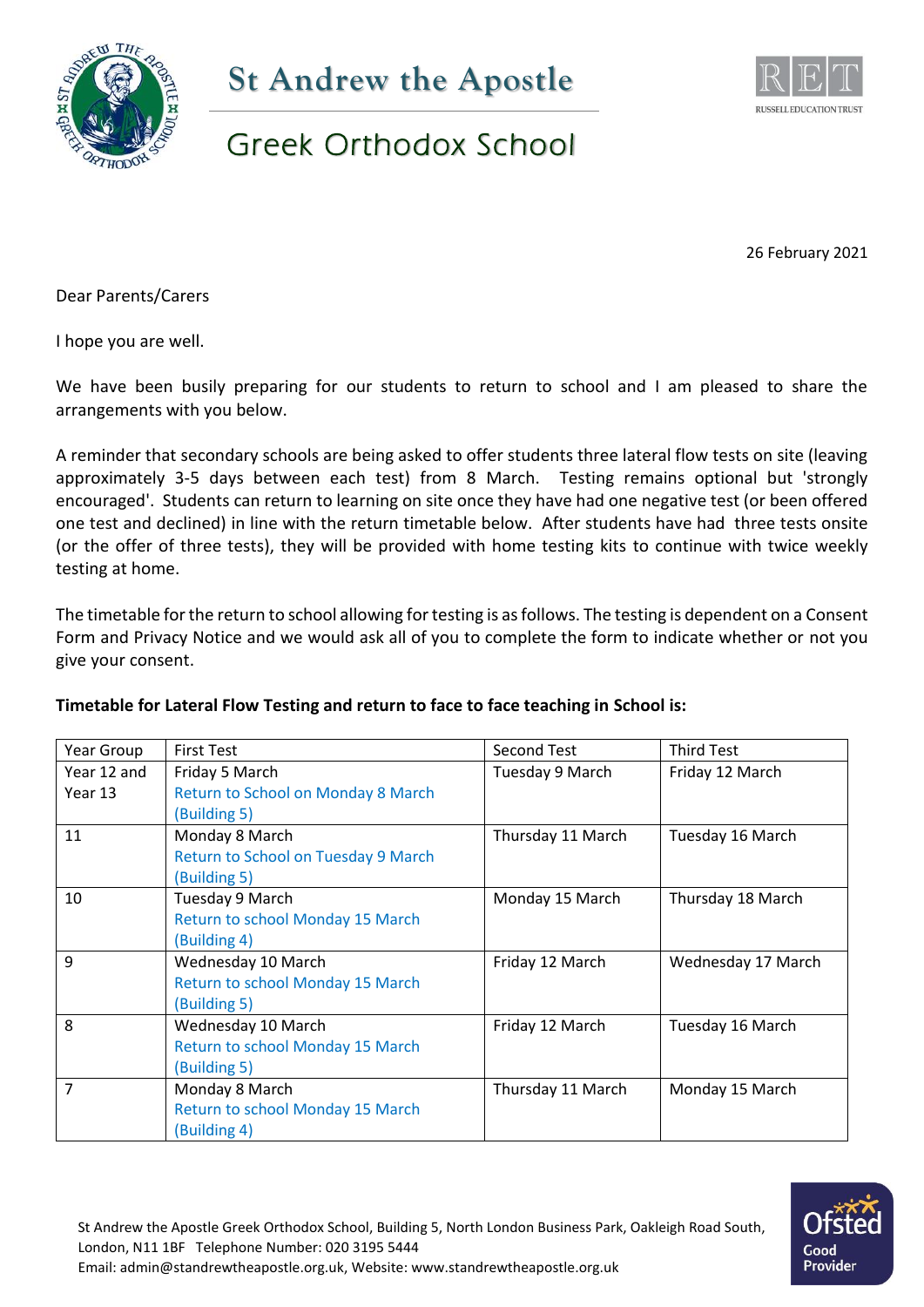

# **St Andrew the Apostle**



# Greek Orthodox School

The other notable change from the previous guidance is that for students in all year groups in secondary schools it is strongly recommended that they wear face coverings in classrooms. It continues to be expected in indoor communal areas as it was last term. The guidance also mentions that teachers are encouraged to wear face coverings when delivering lessons where social distancing cannot be maintained, but it is not mandatory as this may present challenges for our students with hearing impairments.

In order to open schools we have been asked to review our school risk assessments to ensure that we comply with the COVID secure measures. I will write to you again next week to revisit the details of this. In the meantime, the key COVID secure principles remain:

- Regular handwashing and hand sanitising
- Keeping students in year group bubbles and keeping those bubbles socially distanced before and after school and during social times
- Having a well ventilated school
- Use of face masks in all indoor areas
- Using contact tracing in the event of a positive COVID case and ensuring 10 days self-isolation is adhered to by close contacts.

We must re-emphasise that the lateral flow tests are done to detect asymptomatic coronavirus cases only. Therefore, anyone experiencing any symptoms must not attend school and must follow government guidelines to self-isolate and get a PCR test, even if they have had a recent negative lateral flow test.

Please note, if your child has had COVID in the last 90 days, they will not need to do a lateral flow test as we expect that they will continue to have an elevated level of antibodies. This would show up as a positive COVID test and would result in your child having to self-isolate for a minimum of 10 days.

Our Asymptomatic Test Site is being run by fully trained staff and we will support and reassure students throughout the whole process. Should you have any questions relating to the lateral flow device testing process please contact us at [admin@standrewtheapostle.org.uk](mailto:admin@standrewtheapostle.org.uk)

Accompanying this letter is a poster which explains the swabbing parts of the lateral flow device testing process and below are further information and links to our consent form and privacy notice.

### **Consent and Privacy Notice**

Consent relates to the following groups of students as follows:

- **For students younger than 16 years -** the form must be completed by the parent or carer. Please complete one consent form for each child you wish to participate in testing.
- **Students 16 and over who are able to provide informed consent -** can complete the form themselves, having discussed participation with their parent/carer if under 18.